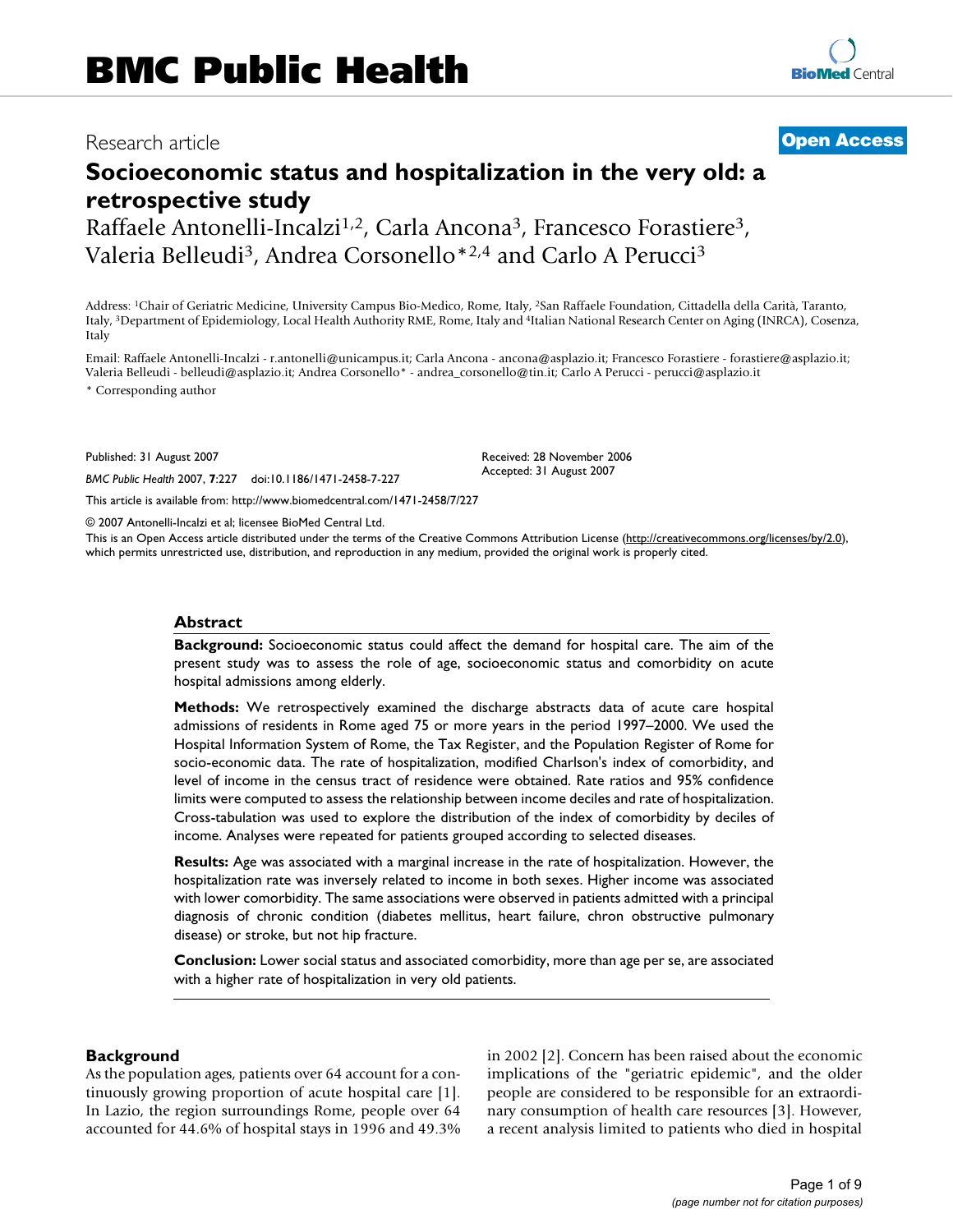in the UK showed that age was not associated with a greater number of days spent in the hospital in the year preceding death [4]. Furthermore, a German study demonstrated that the average number of hospital days for the last year of life was stable in people who die between 50 and 90 years of age, but significantly higher for persons who die at younger ages [5]. Thus, the growing number of older people in the general population, and not increased use of health care resource by individual old patients, seems to be responsible for the impact ageing has on health care expenditures. However, this conclusion stems from studies that used only age as a potential determinant of hospital bed utilization.

Besides being a relevant correlate of self-rated health status, functional status, morbidity and mortality [6-9], social inequalities could also affect the demand for acute hospital care. Rates of any hospitalization is higher in subjects with low socioeconomic status (SES) than among those living in high SES neighborhood aged 25 to 74 years [10]. Furthermore, the risk of hospitalization for heart failure among those aged 45 to 64 years is 39% greater in the most versus least socially and economically deprived subjects in a population, irrespective of baseline cardiorespiratory status and cardiovascular risk factors [11]. However, such a strict relationship between low SES and hospitalization is less certain in people aged 75 and over. Because comorbidity dramatically increases with age [12], comorbidity and not SES could represent the major determinant of the need of hospital care in the very old.

We planned the present study to evaluate whether socioeconomic status, as measured by proxy variable such as area-based income, affects acute hospitalization rates also in very old people.

# **Methods**

# *Data source and selection criteria*

We examined the discharge abstracts data of acute care hospital admissions of residents in Rome aged 75+ years in the period 1997–2000. Discharge abstract data are routinely collected by the regional Hospital Information Systems (HIS) and include: patient demographic data, admission and discharge dates, admission referral source, discharge status, up to six discharge diagnoses (ICD-9- CM), up to six hospital procedures (ICD-9-CM), regional code of the facility, up to four in-hospital transfers, and date of in-hospital transfer. The information system covers all hospitals in the region and includes also hospitalizations of residents occurred outside the region. The study protocol was approved by the Ethical Committee of the Local Health Authority RME, Rome, Italy.

# *Income data*

As a surrogate of individual socioeconomic status, we considered the income level of the population living in the census tract (CT) of residence. A median familiar equivalent income index has been derived for each of the 5736 census tracts (CT) of Rome (average population = 480 inhabitants) [13]. In synthesis, data relative to income earned in 1998 (tax returns of the year 1999) were extracted from the Italian Tax Register for all residents of Rome as of the 1st of January 1998. A record linkage between the Tax Register and the Population Register of Rome connected family status information to income data for each subject, then the family equivalent income, weighted for the number of family members was calculated. Data were aggregated at the CT level, and the median value for each CT was calculated. Due to confidentiality of information, only details about income for each CT were available in our study database

In order to obtain categorical values for the income indicator, we calculated the deciles of the income distribution  $(1<sup>st</sup> decile very underprivileged, 10<sup>th</sup> decile very well off)$ on the basis of the whole adult population.

# *Hospitalization rates*

We computed age-standardised rates of hospitalization (per 1000 inhabitants) by gender and income decile for the three age groups  $\geq$  75 years, 75–84 years, and  $\geq$  85 years. The cut off of 75 years was chosen because it marks a dramatic increase in the prevalence of comorbidity and disability [14]. We used all persons residing in Rome at the 1st of January, for each year under study, as the denominator population. All rates were directly standardised using the population of Italy for 1998 as reference. In addition to overall hospitalization, we analysed the following: diabetes (ICD-IX code 250), heart failure (ICD-IX code 428), stroke (ICD-IX codes 431, 432, 434, 436), Chronic Obstructive Pulmonary Disease (COPD) (ICD-IX codes 491, 492), and hip fracture (ICD-IX code 820). Three of these conditions (COPD, heart failure, diabetes mellitus) may be considered as ambulatory care sensitive conditions, i. e. high hospitalization rate for these chronic conditions suggests that community health care is inappropriate [15]. Instead, stroke and hip fracture are acute conditions requiring hospitalization irrespective of primary health care. It should be noted that we took into account only hospitalizations in acute care public or private hospitals and not in rehabilitation or day hospital.

To quantify the burden of comorbidity, i. e. of diseases coexisting with the main disease, during the hospital admission, we computed for each hospitalized subject a modified version of the Charlson Index of comorbidity: individual diagnoses codified according to ICD-9-CM [16] were given a score proportional to the diagnosis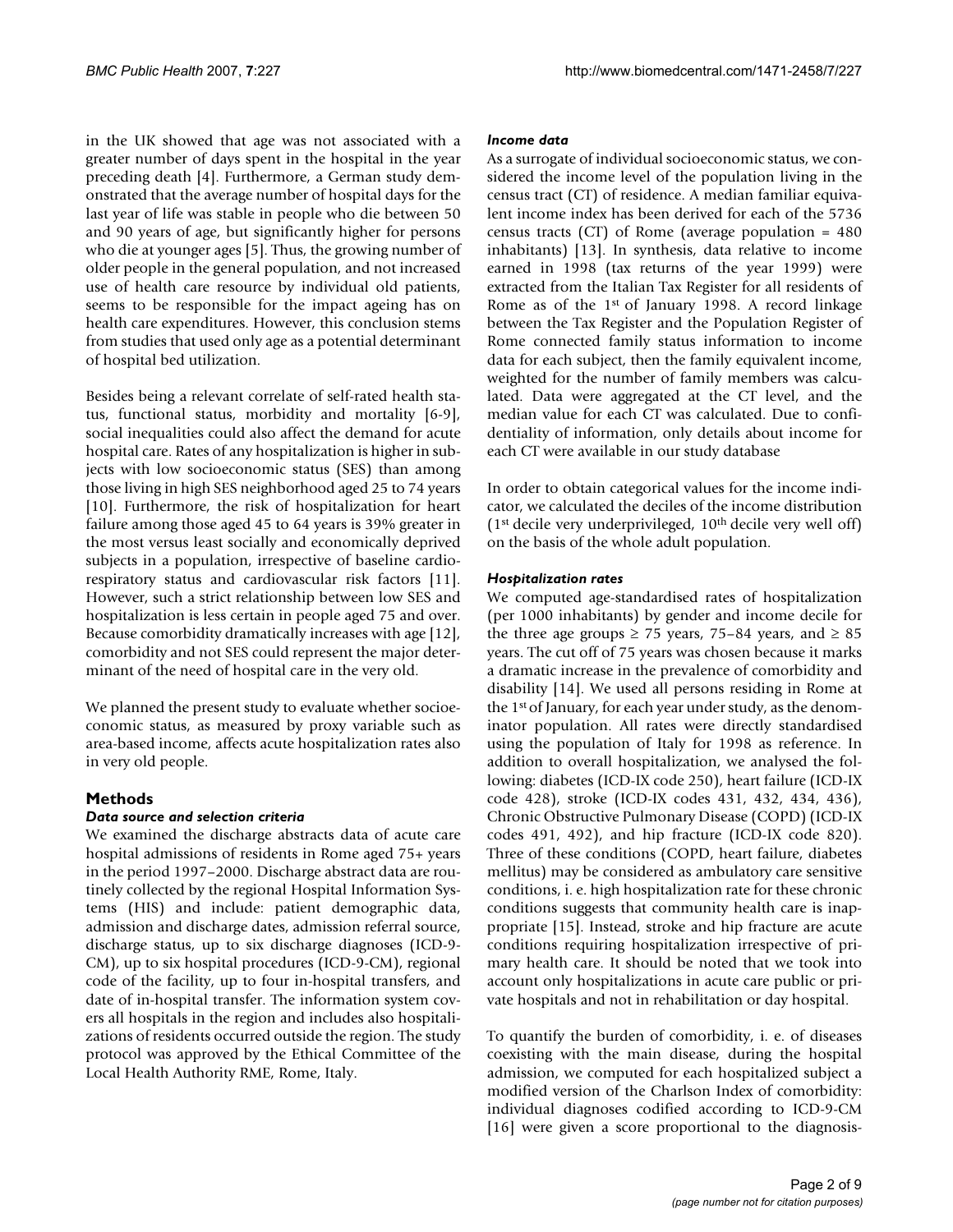related risk of death [16,17]. For each patient the final score was obtained by summing the scores of individual diagnoses. For instance, a patient having COPD as the main disease and peripheral vascular disease (codes 443.9, 441–441.9, 785.4, V43.4) and diabetes with chronic complications (codes 250.4–250.6) as comorbid diseases had a Charlson index of 3 corresponding to the sum of 1, the score of peripheral vascular disease, and 2, the score of diabetes with chronic complications. A detailed list of diagnoses and corresponding scores is available in the reference [17].

We used Rate Ratios (RRs) to compare hospital admission rates among income deciles, using the first income decile (the lowest) as the reference group. Confidence intervals (CI) were calculated at the 95% level of significance by using the standard error of the age-adjusted rates. We used multiple linear regression analysis to evaluate the association between the log transformation of duration of hospital stay with income deciles among men and women. Age was considered in the regression models. Statistical analysis was performed using STATA 8 statistical software package.

# **Results**

Age-standardised rates of hospitalization by income decile, separately for males and females, are reported in Table 1. There was only a marginal increase in the hospitalization rate from 75–84 to 85+ year old people in males and in females. The difference was lower when fatal hospital admissions (admissions which ended with a fatal outcome) were excluded from the analysis (hospitalization rates per 1000 (CI 95%): males 75–84 years = 386 (384–389), 85+years = 384 (379–389); females 75–84 years = 285 (284–287), 85+ years = 309 (306–312)). On the other hand, the rate of hospitalization dramatically increased for decreasing income in both sexes and age groups. The increase in hospitalisation rate from 75–84 to over 85 years was greater in the lowest than in the highest SES group. For instance, such an increase for women in the 1<sup>st</sup> decile of SES (481-397 = 84) was greater than for women in the  $10<sup>th</sup>$  decile of SES (283-246 = 37).

The same trend in age-standardised rates of hospitalization by income decile was observed in patients with diabetes mellitus (1<sup>st</sup> vs 10<sup>th</sup> income decile, males  $RR = 2.59$ , 95% CI = 2.05–3.27, females RR = 4.92, 95% CI = 4.07– 5.94), heart failure (males RR = 2.32, 95% CI = 2.04–2.63, females RR = 3.28, 95% CI = 2.95–3.65), COPD (males RR = 4.31, 95% CI = 3.74–4.97, females RR = 3.28, 95%  $CI = 2.85 - 3.77$  or stroke (males RR = 1.93, 95% CI = 1.74–2.13, females RR = 2.07, 95% CI = 1.91–2.25), but not in those with hip fracture (males  $RR = 0.89$ , 95% CI = 0.73–1.10, females RR = 1.07, 95% CI = 0.97–1.18) (Figure 1).

In both men and women, there was a decreasing cumulative number of days spent in the hospital with the increase in area-based income. The median length of stay was 12 (SD 12.8) and 12.9 (SD 14.4) days, for men and women respectively, among those in the lowest income decile, and 9.7 (SD 11.5) and 11.3 (SD 13.2) days among those in the highest income decile. When we adjusted for age in the multivariate linear regression analysis, the strong statistically significant inverse relationship remained (p < 0.001).

When comorbidity was examined among hospitalized individuals, higher income was associated with low comorbidity in both genders (Table 2 and 3).

# **Discussion**

Our data show that lower social status, more than age, is correlated with the rate of hospitalization in a population older than 74 years. A longer hospital stay was also detected in the lowest socioeconomic group when compared with those in the upper income category. Comorbidity also was greater in low income patients admitted to the hospital. Thus, socioeconomic inequalities are relevant to explain differences in health care use also in a very old population.

In keeping with our findings, a study conducted in UK showed that an elderly population tenants had a higher institutionalisation rate than owner-occupiers, who represent a higher income population [18]. Furthermore, lower socioeconomic status has been reported to be associated with excess hospitalization of diabetic patients for hypoglycaemia or hyperglycaemia, and this association was independent of age and comorbidity, but it was stronger in middle aged than in elderly diabetics [19]. Analogously, lower income Congestive Heart Failure patients are known to experience a greater rate of hospitalization [20].

The inverse association between income level and hospitalization rate may reflect two concurrent phenomena: higher incidence and prevalence of diseases among people in less advantaged conditions, and inadequate community care, especially secondary care, among poor people resulting in higher demand for hospitalization. The former phenomenon is testified by lower comorbidity and healthier life style characterizing high income subjects in developed countries [21]. Compliance to prescribed treatment is greater in more educated and affluent patients, and this might further reduce both the risk of stroke and the need for hospital care [22]. Furthermore, better income is associated with more efforts to fight modifiable risk factors such as obesity and smoking as well as with lesser exposition to stressors [23-25], which are an important risk factor for several diseases. Finally, educa-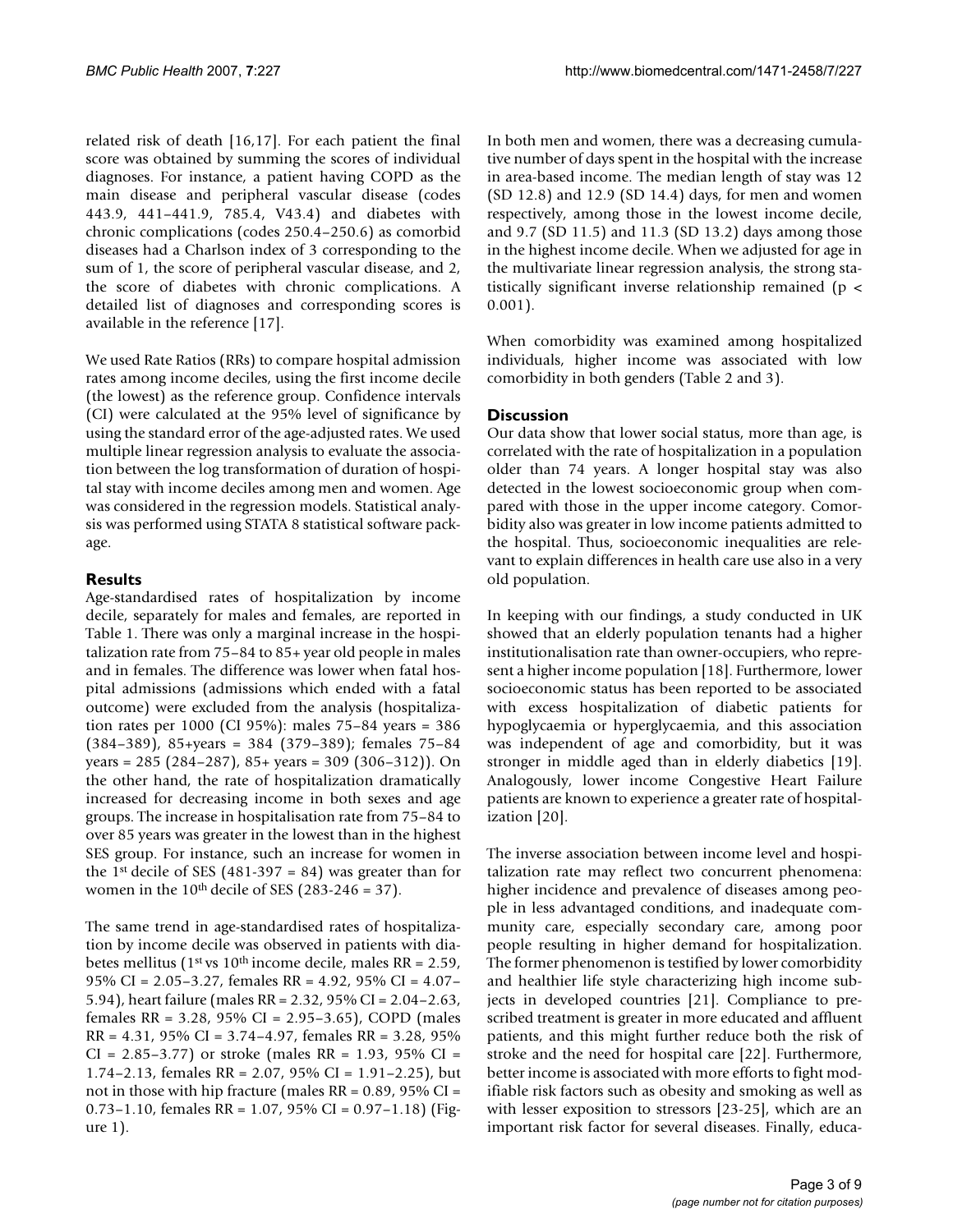|                               |        | $75+$     |            |              |        | Age groups<br>$75 - 85$ |            | $85+$ |        |            |        |      |  |
|-------------------------------|--------|-----------|------------|--------------|--------|-------------------------|------------|-------|--------|------------|--------|------|--|
| <b>Males</b><br>Income decile | Pop.   | Rates     | 95% CI     |              | Pop.   | rates                   | 95% CI     |       | Pop.   | rates      | 95% CI |      |  |
| $\mathbf{I}$                  | 20847  | 557       | 547        | 568          | 16631  | 552                     | 54 I       | 564   | 4216   | 572        | 549    | 595  |  |
| $\overline{2}$                | 22508  | 511       | 501        | 520          | 18072  | 491                     | 481        | 501   | 4436   | 567        | 545    | 590  |  |
| 3                             | 25700  | 487       | 478        | 495          | 20439  | 469                     | 460        | 478   | 5261   | 536        | 517    | 557  |  |
| 4                             | 27910  | 459       | 45 I       | 468          | 22235  | 45 I                    | 443        | 460   | 5675   | 482        | 464    | 501  |  |
| 5                             | 32382  | 439       | 431        | 446          | 25483  | 424                     | 416        | 432   | 6899   | 480        | 464    | 496  |  |
| 6                             | 31543  | 433       | 425        | 440          | 24951  | 416                     | 408        | 424   |        | 479        | 462    | 496  |  |
| 7                             | 30348  | 414       | 407        | 23605<br>422 |        | 409                     | 400        | 417   | 6743   | 431        | 415    | 447  |  |
| 8                             | 38776  | 393       | 385        | 400<br>21899 |        | 387                     | 379        | 395   | 6877   | 408        | 393    |      |  |
| 9                             | 30430  | 371       | 364        | 378<br>23104 |        | 367                     | 359        | 374   | 7326   | 383        | 369    | 398  |  |
| $\overline{10}$               | 34515  | 343       | 337        | 350          | 25759  | 337                     | 330        | 344   | 8756   | 362        | 350    | 375  |  |
| all                           | 284959 | 432       | 430<br>434 |              | 222178 | 454                     | 451<br>457 |       | 62781  | 456        | 451    | 46 I |  |
|                               |        | RR Ivs IO | 95%CI      |              |        | RR Ivs IO               | 95%CI      |       |        | RR Ivs IO  | 95%CI  |      |  |
|                               |        | 1.62      | 1.58       | 1.67         |        | 1.64                    | 1.59       | 1.69  |        | 1.62       | 1.56   | 1.68 |  |
| <b>Females</b>                |        |           |            |              |        |                         |            |       |        |            |        |      |  |
| Income decile                 | Pop.   | Rates     | 95% CI     |              | Pop.   | rates                   | 95% CI     |       | Pop.   | rates      | 95% CI |      |  |
| I.                            | 41768  | 419       | 413        | 425          | 30622  | 397                     | 390        | 404   | 11146  | 481        | 469    | 494  |  |
| 2                             | 42850  | 377       | 371        | 383          | 31256  | 359                     | 352        | 365   | 11594  | 429        | 418    | 441  |  |
| 3                             | 46567  | 351       | 346        | 356          | 34018  | 330                     | 324        | 336   | 12549  | 410        | 399    | 421  |  |
| 4                             | 51071  | 352       | 347        | 357          | 37380  | 332                     | 326        | 337   | 13691  | 410        | 400    | 421  |  |
| 5                             | 59147  | 325       | 321        | 330          | 42311  | 308                     | 303        | 313   | 16836  | 374        | 365    | 384  |  |
| 6                             | 58349  | 316       | 311        | 321          | 41557  | 302                     | 297        | 307   | 16792  | 356        | 347    | 365  |  |
| 7                             | 57165  | 305       | 301        | 310          | 40536  | 290                     | 285        | 295   | 16629  | 349        | 340    | 358  |  |
| 8                             | 53453  | 295       | 290        | 299          | 37270  | 282                     | 277        | 288   | 16183  | 330        | 322    | 339  |  |
| 9                             | 57785  | 276       | 271        | 280          | 39582  | 263                     | 258        | 268   | 18203  | 312        | 304    | 320  |  |
| 10                            | 60991  | 256       | 252        | 260          | 41034  | 246                     | 242        | 251   | 19957  | 283        | 276    | 290  |  |
| all                           | 529146 | 322       | 320<br>323 |              | 375566 | 334                     | 332<br>336 |       | 153580 | 364<br>361 |        | 367  |  |
|                               |        | RR Ivs IO | 95%CI      |              |        | RR Ivs IO               | 95%CI      |       |        | RR Ivs IO  | 95%CI  |      |  |
|                               |        |           |            | 1.67         |        |                         |            |       |        |            |        |      |  |

**Table 1: Hospitalization rates (per 1000) by age group, income decile, and gender.**

tion per se has been suggested to have a protective role against cognitive decline [26]. Besides being negatively associated with selected risk factors for chronic diseases, higher income also is a marker of better access to the health care facilities [27]. Interestingly, low income and poor education are associated with greater use of primary care services and lesser of secondary care services, i. e. with a gap between primary and hospital care [28,29]. This conclusion is likely true even for an universal and free health system such as the Italian Health National System, because the proper use of health care resources largely depends upon patient factors, which in turn partly reflect education and social status, rather than on supply factors [30]. Furthermore, the access to freely available services may be hampered by logistic barriers (such as long waiting lists, poor availability of selected services in some health care district, or mobility problems) which affluent people can more easily overcome [31].

At variance from chronic diseases and stroke, the rate of hospitalization for hip fracture was not associated with income, as if the risk of fall were independent from socioeconomic status. This finding is unlikely to suffer from "collection bias" because hip fracture requires hospital care and, thus, the recorded figures cannot be biased by alternative home care. Thus, it is a true finding which contrasts with most of previous observations showing that different measures of income are inversely correlated with the incidence of hip fracture [32-34]. However, admissions for both hip fracture and appendicitis, two nonambulatory care-sensitive conditions, have been reported to be independent from socioeconomic status in a population based cohort study of diabetic patients study [19]. Also an ecological English study found no association between income and hip fracture, but an inverse one between income and risk of fall [35]. Differences in studied population, income quantification and study design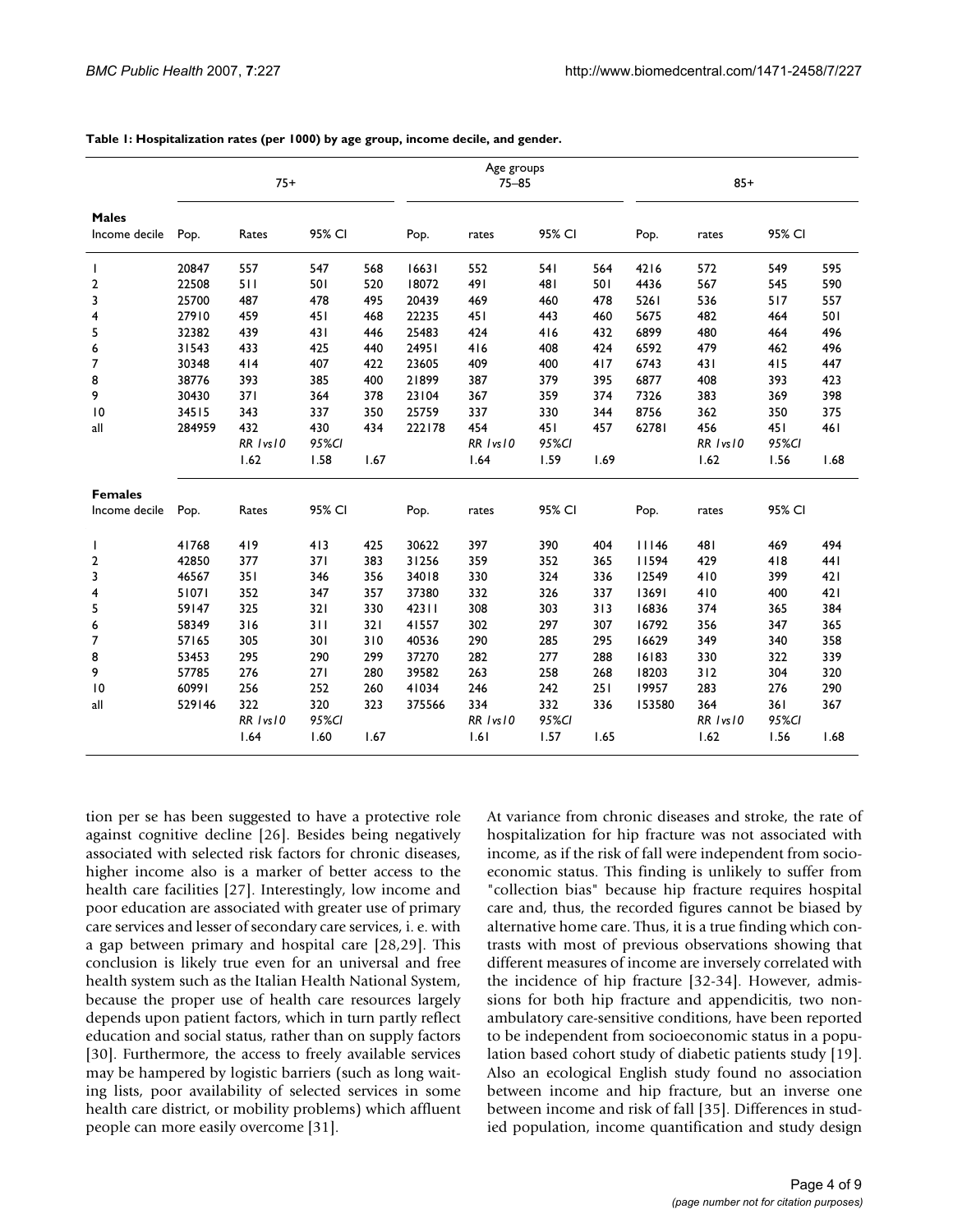









failure.





 $\Box$ 

П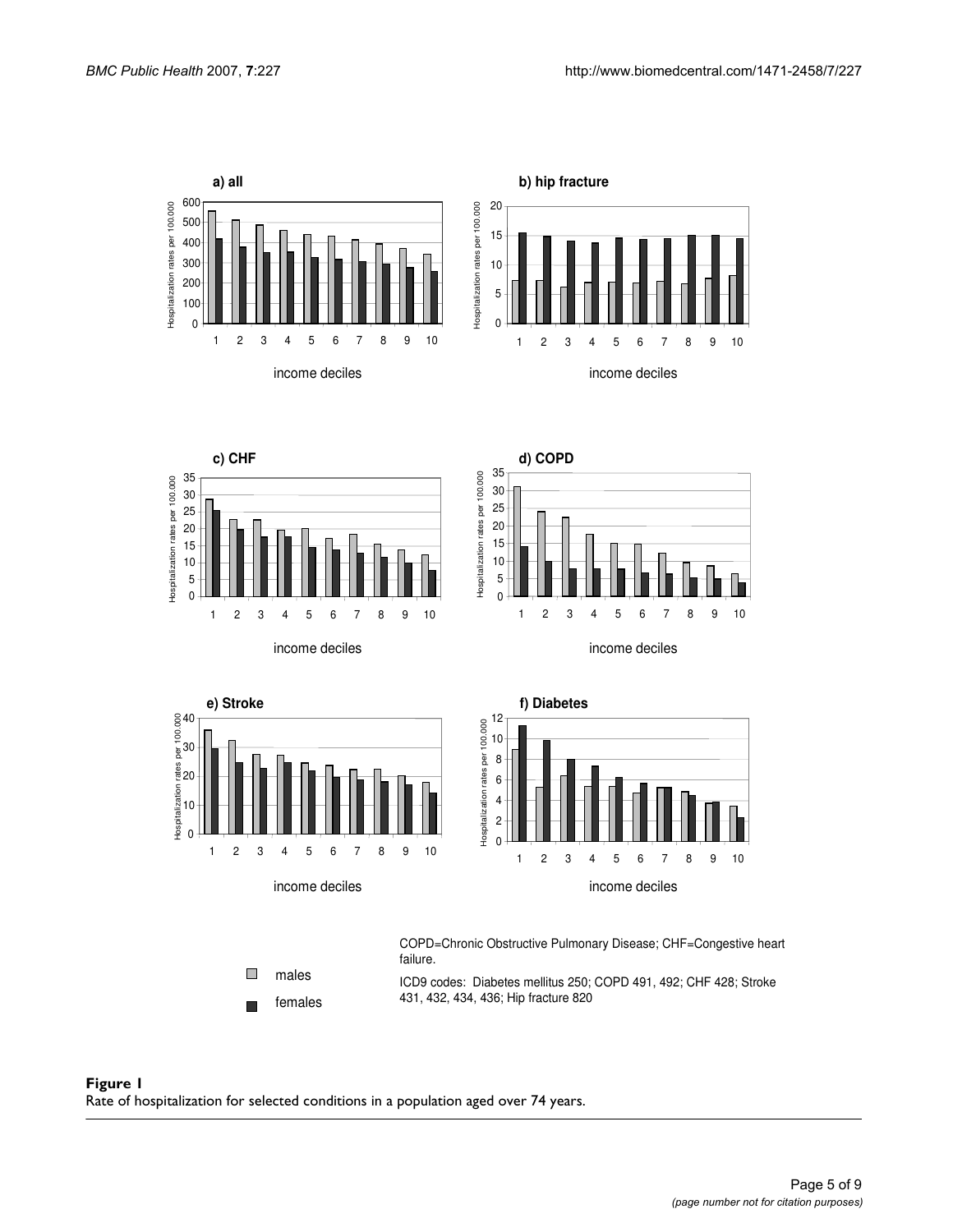|                 | all                                  |                       |                       |                       | Diabetes mellitus                          |                       |                       |                       |                      |                       | COPD <sup>*</sup>     |                                |                      |                       | CHF <sup>**</sup>     |                       | Stroke               |                       |                                |                        |                      | Hip fracture          |                   |                       |  |
|-----------------|--------------------------------------|-----------------------|-----------------------|-----------------------|--------------------------------------------|-----------------------|-----------------------|-----------------------|----------------------|-----------------------|-----------------------|--------------------------------|----------------------|-----------------------|-----------------------|-----------------------|----------------------|-----------------------|--------------------------------|------------------------|----------------------|-----------------------|-------------------|-----------------------|--|
|                 |                                      | 0                     | T                     | $ +$                  |                                            | 0                     | ı                     | $ +$                  |                      | $\mathbf 0$           | ı                     | $ +$                           |                      | 0                     | ı                     | $ +$                  |                      | 0                     | ı                              | $ +$                   |                      | 0                     | ı                 | $ +$                  |  |
| i.d.            | n                                    | ℅                     | %                     | ℅                     | n                                          | %                     | %                     | %                     | n                    | %                     | %                     | %                              | n                    | $\%$                  | %                     | %                     | n                    | $\%$                  | $\%$                           | $\%$                   | n                    | $\%$                  | $\%$              | %                     |  |
| ı               | $\mathbf{H}$<br>55<br>3              | 36.<br>5              | 30.<br>3              | 33.<br>$\overline{2}$ | 15<br>9                                    | 43.<br>4              | 37.<br>$\mathbf{I}$   | 19.<br>5              | 64<br>9              | 66.<br>6              | 23.<br>$\mathbf{I}$   | 10.<br>3                       | 57<br>3              | 38.<br>6              | 37.<br>3              | 24.<br>$\mathbf{I}$   | 75<br>$\mathbf 0$    | 55.<br>3              | 28.<br>$\overline{3}$          | 16.<br>4               | 3<br>$\overline{7}$  | 73.<br>7              | 16.<br>8          | 9.5                   |  |
| $\overline{2}$  | $\mathbf{H}$<br>35<br>4              | 37.<br>5              | 28.<br>$\mathbf{I}$   | 34.<br>4              | 10<br>$\overline{\mathbf{4}}$              | 56.<br>$\overline{7}$ | 25.<br>0              | 18.<br>3              | 54<br>$\mathbf{I}$   | 70.<br>6              | 19.<br>$\overline{4}$ | 10.<br>$\mathbf 0$             | 49<br>0              | 35.<br>5              | 38.<br>$\overline{2}$ | 26.<br>3              | 72<br>8              | 55.<br>9              | 27.<br>6                       | 16.<br>5               | 4<br>$\overline{7}$  | 70.<br>$\overline{7}$ | 19.<br>7          | 9.5                   |  |
| 3               | 12<br>35<br>6                        | 38.<br>$\overline{7}$ | 29.<br>3              | 32.<br>$\mathbf 0$    | 4<br>$\mathbf{I}$                          | 46.                   | 36.<br>9              | 17.<br>$\mathbf 0$    | 57<br>5              | 70.<br>8              | 20.<br>9              | 8.4                            | 56<br>6              | 38.<br>$\mathbf 0$    | 37.<br>3              | 24.<br>$\overline{7}$ | 70<br>9              | 59.<br>$\overline{2}$ | 27.<br>9                       | 12.<br>8               | 4<br>5               | 71.<br>0              | 16.<br>6          | 12.<br>$\overline{4}$ |  |
| $\overline{4}$  | 12<br>74<br>4                        | 39.<br>9              | 28.<br>3              | 31.<br>9              | 12<br>$\Omega$                             | 48.<br>3              | 26.<br>$\overline{7}$ | 25.<br>$\mathbf 0$    | 48<br>9              | 67.<br>$\overline{1}$ | 23.<br>9              | 9.0                            | 53<br>5              | 40.<br>$\overline{a}$ | 35.<br>3              | 24.<br>5              | 76<br>0              | 55.<br>9              | 27.<br>$\mathbf{I}$            | 17.<br>0               | 18<br>0              | 71.<br>$\mathbf{I}$   | 18.<br>3          | 10.<br>6              |  |
| 5               | 4<br>08<br>5                         | 39.<br>$\overline{7}$ | 27.<br>$\overline{7}$ | 32.<br>6              | 15<br>$\overline{7}$                       | 47.<br>8              | 31.<br>$\overline{2}$ | 21.<br>0              | 48<br>8              | 72.<br>8              | 19.<br>T              | 8.2                            | 62<br>4              | 43.<br>9              | 31.<br>$\overline{7}$ | 24.<br>4              | 79<br>5              | 56.<br>$\overline{7}$ | 29.<br>$\overline{4}$          | 13.<br>8               | 21<br>$\overline{4}$ | 72.<br>$\mathbf 0$    | 19.<br>6          | 8.4                   |  |
| 6               | 3<br>49<br>2                         | 40.<br>$\overline{7}$ | 26.<br>8              | 32.<br>5              | 3<br>$\overline{2}$                        | 48.<br>5              | 26.<br>5              | 25.<br>$\mathbf 0$    | 46<br>$\overline{7}$ | 68.<br>5              | 20.<br>$\mathbf{I}$   | $\mathbf{H}$ .<br>4            | 52<br>$\overline{a}$ | 41.<br>8              | 33.<br>9              | 24.<br>3              | 75<br>0              | 57.<br>5              | 25.<br>6                       | 16.<br>9               | 20<br>$\overline{2}$ | 81.<br>7              | 13.<br>4          | 5.0                   |  |
| 7               | 12<br>53<br>0                        | 41.<br>$\overline{4}$ | 26.<br>$\mathbf{I}$   | 32.<br>5              | 4<br>6                                     | 44.<br>5              | 39.<br>0              | 16.<br>4              | 36<br>9              | 66.<br>I              | 23.<br>9              | 10.<br>0                       | 53<br>$\overline{7}$ | 40.<br>$\overline{2}$ | 36.<br>3              | 23.<br>5              | 67<br>$\overline{7}$ | 58.<br>9              | 23.<br>8                       | 17.<br>3               | 20<br>$\overline{2}$ | 80.<br>$\overline{7}$ | $\mathbf{H}$<br>9 | 7.4                   |  |
| 8               | $\mathbf{H}$<br>26<br>5              | 43.<br>$\overline{2}$ | 25.<br>6              | 31.<br>$\overline{2}$ | 12<br>4                                    | 52.<br>4              | 25.<br>0              | 22.<br>6              | 27<br>5              | 66.<br>$\overline{2}$ | 25.<br>8              | 8.0                            | 43<br>9              | 39.<br>$\overline{2}$ | 39.<br>9              | 21.<br>0              | 64<br>5              | 62.<br>8              | 23.<br>$\overline{4}$          | 13.<br>8               | 8<br>8               | 77.<br>$\mathbf{I}$   | 4.<br>9           | 8.0                   |  |
| 9               | $\mathbf{H}$<br>26<br>$\overline{2}$ | 43.<br>9              | 25.<br>$\overline{2}$ | 30.<br>9              | $\overline{10}$<br>$\overline{\mathbf{4}}$ | 44.<br>$\overline{2}$ | 35.<br>6              | 20.<br>$\overline{2}$ | 26<br>3              | 71.<br>5              | 20.<br>$\overline{2}$ | 8.4                            | 41<br>4              | 46.<br>T              | 30.<br>0              | 23.<br>9              | 61<br>6              | 62.<br>8              | 22.<br>$\overline{\mathbf{4}}$ | 4.<br>8                | 22<br>$\overline{7}$ | 76.<br>7              | 16.<br>7          | 6.6                   |  |
| $\overline{10}$ | $\mathbf{H}$<br>83<br>$\mathbf 0$    | 48.<br>4              | 23.<br>0              | 28.<br>5              | 90                                         | 55.<br>6              | 25.<br>6              | 18.<br>9              | 22<br>4              | 70.                   | 18.<br>8              | $\mathbf{H}$<br>$\overline{2}$ | 42<br>4              | 49.<br>3              | 30.<br>$\overline{2}$ | 20.<br>5              | 62<br>I              | 63.<br>5              | 22.<br>$\overline{a}$          | $\overline{14}$ .<br>3 | 27<br>8              | 80.<br>$\overline{2}$ | 4.<br>0           | 5.8                   |  |

**Table 2: Distribution of Charlson index (%) by principal diagnosis and income decile in males.**

\* Chronic Obstructive Pulmonary Disease; \*\*Congestive Heart Failure. ICD IX codes: Diabetes mellitus 250; COPD491,492; CHF 428; Stroke 431, 432, 434, 436; Hip fracture 820. ° income decile

might account for the observed discrepancy. Furthermore, elderly Italians, even the least affluent, seem to be characterized by better dietary patterns and nutritional status than elderly living in other European countries [36], and this might smooth the income-related difference in the risk of traumatic hip fracture [34,37]. Finally, the fact that hospitalization for stroke, an acute event like hip fracture, was inversely related to income does not conflict with evidence pertaining to hip fracture because the two conditions have different profiles of risk. Overall, the awareness of cardiovascular and metabolic risk factors for stroke is more widespread than that of risk factors for osteoporosis and hip fracture: for example, hypertension was regularly treated in 75% of hypertensive patients, while only 56.3% of patients with osteoporosis received active treatment in former studies [38,39]. The well proved association between higher socio-economic status and better control of risk factors for stroke might translate in more effective prevention of stroke in affluent people [40].

Some limitations of this study should be cited. First, the Charlson's index quantifies comorbidity and was available only among hospitalized subjects. Therefore, it was not possible to evaluate the effect of income while "adjusting" for comorbidity level. Furthermore, Charlson's index only to some extent assesses the severity of illness, which might be relevant to explain the observed pattern of hospitalization. Indeed, computing an index of disease severity would require a detailed clinical information which is not available on administrative databases. Second, we had no information on the type or cost of care as a function of age. However, there is a consistent evidence that aging is associated with under treatment of many conditions [41-43]. Accordingly, the rate of hospitalization and the cumulative number of days spent in the hospital are expected to provide a good measure of the cost of hospital care for the elderly, but they might overestimate the costs for the very old. Third, it cannot be excluded that socio-economic inequalities also indirectly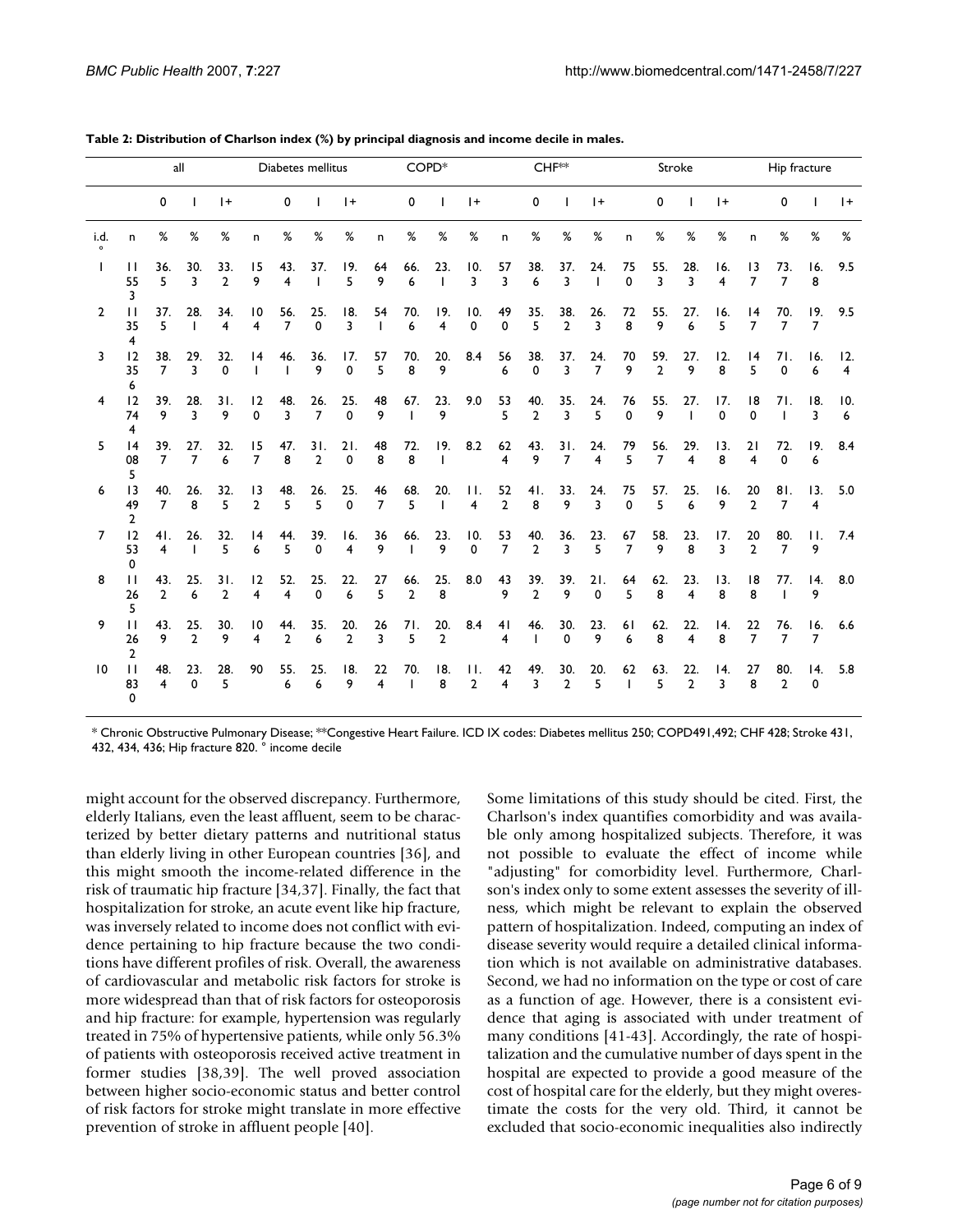|                | all                        |                       |                       |                       | Diabetes mellitus             |                       |                       |                       |                      | COPD <sup>*</sup>     |                       |      |                       |                       | $CHF**$               |                                |                       |                                | Stroke                |                       | Hip fracture         |                       |                                |      |  |
|----------------|----------------------------|-----------------------|-----------------------|-----------------------|-------------------------------|-----------------------|-----------------------|-----------------------|----------------------|-----------------------|-----------------------|------|-----------------------|-----------------------|-----------------------|--------------------------------|-----------------------|--------------------------------|-----------------------|-----------------------|----------------------|-----------------------|--------------------------------|------|--|
|                |                            | $\mathbf 0$           | T                     | $ +$                  |                               | 0                     | ш                     | $ +$                  |                      | $\mathbf 0$           | ı                     | $ +$ |                       | 0                     | ı                     | $ +$                           |                       | $\mathbf 0$                    |                       | $ +$                  |                      | $\mathbf 0$           |                                | $ +$ |  |
| i.d.           | n                          | %                     | $\%$                  | $\%$                  | n                             | %                     | %                     | %                     | n                    | %                     | $\%$                  | $\%$ | n                     | $\%$                  | $\%$                  | $\%$                           | n                     | $\%$                           | $\%$                  | $\%$                  | n                    | $\%$                  | $\%$                           | %    |  |
| ı              | 17<br>48<br>8              | 43.<br>6              | 31.<br>6              | 24.<br>8              | 42<br>$\mathsf{I}$            | 56.<br>8              | 33.<br>5              | 9.7                   | 59<br>0              | 68.<br>6              | 24.<br>T              | 7.3  | $\overline{10}$<br>57 | 50.<br>$\mathbf{I}$   | 33.<br>5              | 16.<br>$\overline{\mathbf{4}}$ | 12<br>30              | 62.<br>5                       | 24.<br>$\overline{a}$ | 13.<br>3              | 64<br>8              | 80.                   | 15.<br>$\overline{7}$          | 4.2  |  |
| $\overline{2}$ | 16<br>16                   | 45.<br>9              | 29.<br>4              | 24.<br>$\overline{7}$ | 37<br>8                       | 57.<br>$\overline{7}$ | 29.<br>9              | 12.<br>4              | 42<br>6              | 65.<br>$\overline{7}$ | 27.<br>5              | 6.8  | 85<br>3               | 50.<br>6              | 35.<br>$\mathbf{I}$   | 4.<br>3                        | $\overline{10}$<br>57 | 60.<br>6                       | 26.<br>$\overline{4}$ | 13.<br>T              | 64<br>$\mathbf 0$    | 81.<br>$\overline{4}$ | 13.<br>9                       | 4.7  |  |
| 3              | 16<br>33<br>4              | 47.<br>$\overline{2}$ | 28.<br>9              | 23.<br>9              | 32<br>$\overline{\mathbf{4}}$ | 56.<br>8              | 29.<br>9              | 13.<br>3              | 36<br>3              | 70.<br>5              | 24.<br>$\overline{2}$ | 5.2  | 81<br>5               | 51.<br>5              | 36.<br>$\mathbf 0$    | 12.<br>5                       | $\overline{10}$<br>57 | 63.<br>3                       | 23.<br>$\mathbf 0$    | 13.<br>$\overline{7}$ | 66<br>0              | 79.<br>$\mathbf{2}$   | 16.<br>5                       | 4.2  |  |
| 4              | 17<br>98<br>9              | 47.<br>$\overline{2}$ | 29.<br>6              | 23.<br>$\overline{2}$ | 33<br>$\overline{7}$          | 58.<br>8              | 28.<br>8              | 12.<br>5              | 40<br>5              | 72.<br>I.             | 23.<br>5              | 4.4  | 90<br>3               | 54.<br>3              | 31.<br>3              | 14.<br>4                       | 12<br>58              | 65.<br>6                       | 22.<br>6              | $\mathbf{H}$ .<br>8   | 70<br>$\overline{4}$ | 82.<br>5              | 12.<br>5                       | 5.0  |  |
| 5              | 19<br>33                   | 49.<br>$\mathbf 0$    | 27.<br>$\overline{4}$ | 23.<br>6              | 32<br>3                       | 55.<br>T              | 32.<br>5              | 12.<br>4              | 45<br>5              | 68.<br>6              | 24.<br>6              | 6.8  | 88<br>$\mathbf 0$     | 51.<br>0              | 32.<br>3              | 16.<br>$\overline{7}$          | 12<br>88              | 60.<br>6                       | 27.<br>$\overline{2}$ | 12.<br>$\overline{2}$ | 88<br>$\overline{2}$ | 83.<br>$\overline{7}$ | 13.<br>$\overline{\mathbf{4}}$ | 2.9  |  |
| 6              | 18<br>50<br>7              | 49.<br>$\overline{7}$ | 26.<br>6              | 23.<br>$\overline{7}$ | 29<br>$\mathbf{I}$            | 52.<br>6              | 32.<br>3              | 15.                   | 38<br>5              | 64.<br>7              | 26.<br>8              | 8.6  | 81<br>9               | 54.<br>5              | 30.<br>5              | 15.<br>$\mathbf 0$             | $\mathbf{H}$<br>40    | 62.<br>5                       | 25.<br>$\overline{7}$ | $\mathbf{H}$ .<br>8   | 85<br>5              | 82.<br>9              | 13.<br>9                       | 3.2  |  |
| 7              | 17<br>54<br>7              | 50.<br>$\mathbf{I}$   | 26.<br>6              | 23.<br>$\overline{2}$ | 26<br>5                       | 52.<br>T              | 32.<br>5              | 15.<br>5              | 36<br>4              | 70.<br>9              | 21.<br>$\overline{2}$ | 8.0  | 74<br>$\mathbf{I}$    | 53.<br>4              | 31.<br>$\overline{2}$ | 15.<br>4                       | $\overline{10}$<br>72 | 66.<br>$\mathbf 0$             | 21.<br>$\overline{4}$ | 12.<br>6              | 85<br>$\overline{2}$ | 84.<br>$\overline{4}$ | 12.<br>0                       | 3.6  |  |
| 8              | 15<br>86<br>$\overline{2}$ | 51.<br>9              | 25.<br>$\overline{2}$ | 22.<br>9              | 21<br>$\mathbf{2}$            | 58.<br>$\mathbf 0$    | 29.<br>$\overline{2}$ | 12.<br>$\overline{7}$ | 28<br>$\overline{2}$ | 71.<br>6              | 20.<br>9              | 7.5  | 64<br>5               | 48.<br>$\overline{2}$ | 35.<br>3              | 16.<br>4                       | 96<br>8               | 65.<br>$\mathbf 0$             | 20.<br>5              | 4.<br>6               | 83<br>9              | 86.<br>$\overline{4}$ | 10.<br>0                       | 3.6  |  |
| 9              | 16<br>08<br>4              | 53.<br>5              | 25.<br>6              | 21.<br>0              | 20<br>$\overline{2}$          | 56.<br>9              | 31.<br>$\overline{2}$ | $\mathbf{H}$ .<br>9   | 28<br>6              | 74.<br>5              | 21.<br>$\mathbf 0$    | 4.6  | 60<br>4               | 58.<br>9              | 28.<br>3              | 12.<br>$\overline{7}$          | 98<br>8               | 68.<br>$\overline{7}$          | 19.<br>5              | 11.<br>$\overline{7}$ | 91<br>9              | 86.<br>3              | 10.<br>8                       | 2.9  |  |
| 10             | 15<br>75<br>9              | 55.<br>8              | 23.<br>8              | 20.<br>4              | 12<br>$\mathbf{I}$            | 61.<br>$\overline{2}$ | 26.<br>4              | 12.<br>4              | 23<br>3              | 79.<br>0              | 16.<br>$\overline{7}$ | 4.3  | 49<br>9               | 57.<br>9              | 32.<br>9              | 9.2                            | 86<br>$\overline{2}$  | 71.<br>$\overline{\mathbf{4}}$ | 19.<br>$\mathbf 0$    | 9.6                   | 93<br>$\overline{7}$ | 88.<br>8              | 9.0                            | 2.2  |  |

**Table 3: Distribution of Charlson index (%) by principal diagnosis and income decile in females.**

\* Chronic Obstructive Pulmonary Disease; \*\*Congestive Heart Failure. ICD IX codes: Diabetes mellitus 250; COPD491,492; CHF 428; Stroke 431, 432, 434, 436; Hip fracture 820. ° income decile

affect the access to hospital care, e. g. subjects living alone might experience some delay in care for acute conditions and, thus, would have greater chances of dying at home without living any track in the Hospital Information System. Unfortunately, we had no information on the living arrangement and, then, could not take into consideration this potential source of bias. Eventually, we rated SES on the basis of an area-based measure because individual data were not available due to privacy issues. This might lead to some misclassification of SES. However, since the census blocks in Rome are rather small (few hundreds of inhabitants), the misclassification, if any, is likely to be minor. Furthermore, area-based socio-economic measures were proved to detect socio-economic disparities in mortality among subjects over 65 [44].

# **Conclusion**

Our findings add to previous observations by showing that income can conveniently target subjects at greater risk of hospitalization even in the very old population, while age per se cannot. Accordingly, measures of income might help targeting older people who could benefit the most from dedicated health care programs. Income data are easily available in administrative databases for the whole population and qualify as a cumulative index of health status or health risk, whereas medical databases are not so capillary in most countries and, thus, provide information on a minority of the population.

Efforts are needed to identify factors mediating the relationship between income and health status. Interventions contrasting individual mediators are highly desirable, but, in a broader perspective, attempts at removing social inequalities would be the main health care intervention. Such an intervention would decrease the need for hospital care, and this would translate in an important saving of resources. Thus, physicians, health care managers and political authorities should be aware that medical and social dimensions interact to determine health status and health care needs also in the very old. This underscores the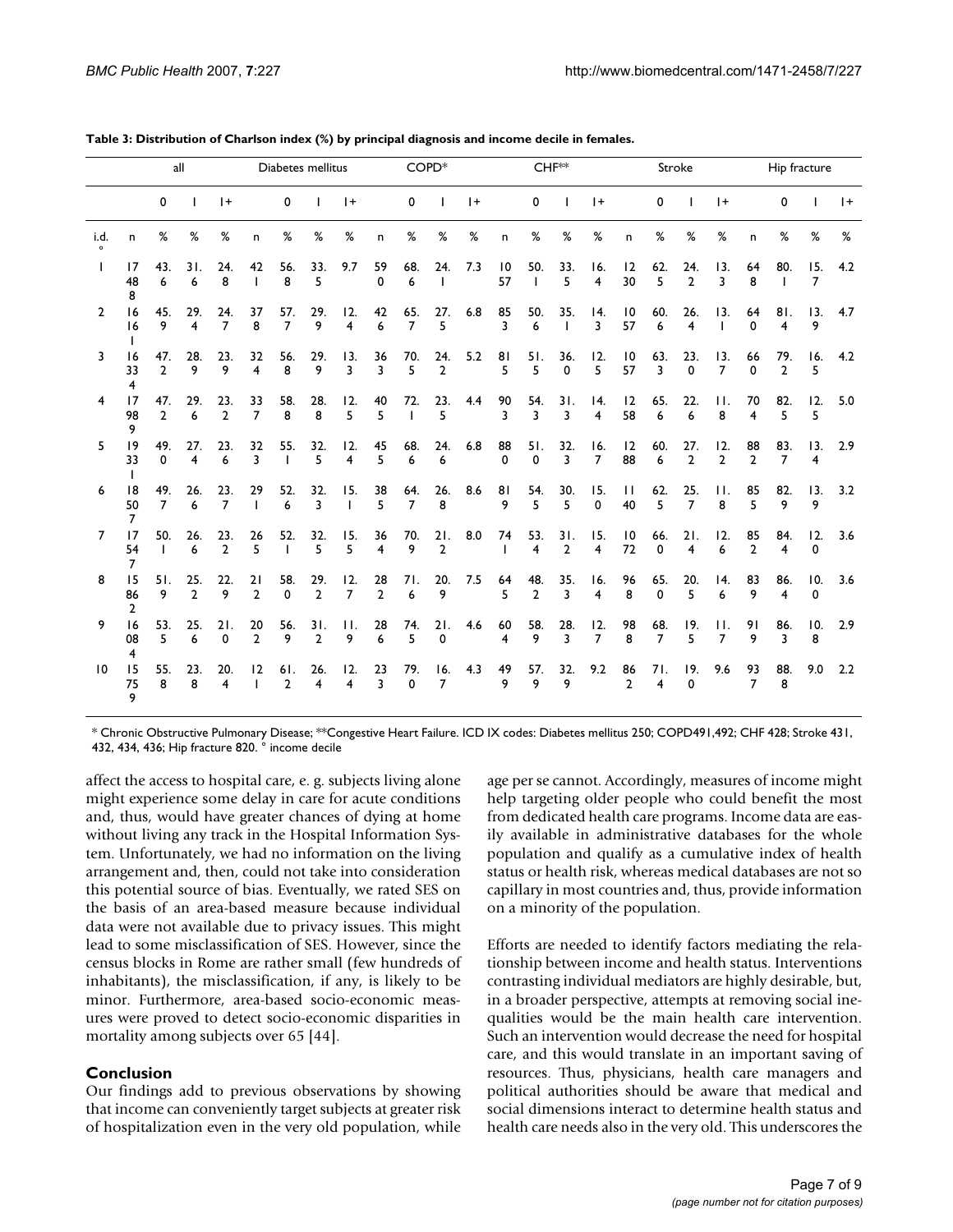need for a comprehensive view of the health needs and an integrated approach to them.

# **Competing interests**

The author(s) declare that they have no competing interests.

# **Authors' contributions**

RAI, CA, FF, VB, and CAP planned and conducted the study, performed the statistical analysis, and drafted the first version of the manuscript. AC contributed to the study design and to the final version of the manuscript.

# **Acknowledgements**

The authors thank Margaret Becker for her editorial assistance.

# **References**

- 1. Victor CR, Higginson I: **[Effectiveness of care for older people: a](http://www.ncbi.nlm.nih.gov/entrez/query.fcgi?cmd=Retrieve&db=PubMed&dopt=Abstract&list_uids=10140236) [review.](http://www.ncbi.nlm.nih.gov/entrez/query.fcgi?cmd=Retrieve&db=PubMed&dopt=Abstract&list_uids=10140236)** *Qual Health Care* 1994, **3:**210-216.
- 2. Capon A, Mastromattei A, Di Lallo A, Simeoni S, Guasticchi G: **Rapporto sullo stato di salute della popolazione anziana nel Lazio, anno 2002.** [\[http://www.asplazio.it](http://www.asplazio.it)].
- 3. Cohen GD: **Health care at an advanced age. Myths and misconceptions.** *Ann Intern M* 1994, **121:**146-147.
- 4. Dixon T, Shaw M, Frankel S, Ebrahim S: **[Hospital admissions, age,](http://www.ncbi.nlm.nih.gov/entrez/query.fcgi?cmd=Retrieve&db=PubMed&dopt=Abstract&list_uids=15090442) [and death: retrospective cohort study.](http://www.ncbi.nlm.nih.gov/entrez/query.fcgi?cmd=Retrieve&db=PubMed&dopt=Abstract&list_uids=15090442)** *BMJ* 2004, **328:**1288.
- 5. Busse R, Krauth C, Schwartz FW: **[Use of acute hospital beds does](http://www.ncbi.nlm.nih.gov/entrez/query.fcgi?cmd=Retrieve&db=PubMed&dopt=Abstract&list_uids=11896137) [not increase as the population ages: results from a seven](http://www.ncbi.nlm.nih.gov/entrez/query.fcgi?cmd=Retrieve&db=PubMed&dopt=Abstract&list_uids=11896137) [year cohort study in Germany.](http://www.ncbi.nlm.nih.gov/entrez/query.fcgi?cmd=Retrieve&db=PubMed&dopt=Abstract&list_uids=11896137)** *J Epidemiol Community Health* 2002, **56:**289-293.
- Huisman M, Kunst AE, Andersen O, Bopp M, Borgan JK, Borrell C, Costa G, Deboosere P, Desplanques G, Donkin A, Gadeyne S, Minder C, Regidor E, Spadea T, Valkonen T, Mackenbach JP: **[Socioeco](http://www.ncbi.nlm.nih.gov/entrez/query.fcgi?cmd=Retrieve&db=PubMed&dopt=Abstract&list_uids=15143114)[nomic inequalities in mortality among elderly people in 11](http://www.ncbi.nlm.nih.gov/entrez/query.fcgi?cmd=Retrieve&db=PubMed&dopt=Abstract&list_uids=15143114) [European populations.](http://www.ncbi.nlm.nih.gov/entrez/query.fcgi?cmd=Retrieve&db=PubMed&dopt=Abstract&list_uids=15143114)** *J Epidemiol Community Health* 2004, **58:**468-475.
- von dem Knesebeck O, Verde PE, Dragano N: **[Education and](http://www.ncbi.nlm.nih.gov/entrez/query.fcgi?cmd=Retrieve&db=PubMed&dopt=Abstract&list_uids=16698158)**<br>health in 22 European countries. Soc Sci Med 2006, **[health in 22 European countries.](http://www.ncbi.nlm.nih.gov/entrez/query.fcgi?cmd=Retrieve&db=PubMed&dopt=Abstract&list_uids=16698158) 63:**1344-1351.
- Huisman M, Kunst A, Deeg D, Grigoletto F, Nusselder W, Mackenbach J: **[Educational inequalities in the prevalence and inci](http://www.ncbi.nlm.nih.gov/entrez/query.fcgi?cmd=Retrieve&db=PubMed&dopt=Abstract&list_uids=16168352)[dence of disability in Italy and the Netherlands were](http://www.ncbi.nlm.nih.gov/entrez/query.fcgi?cmd=Retrieve&db=PubMed&dopt=Abstract&list_uids=16168352) [observed.](http://www.ncbi.nlm.nih.gov/entrez/query.fcgi?cmd=Retrieve&db=PubMed&dopt=Abstract&list_uids=16168352)** *J Clin Epidemiol* 2005, **58:**1058-1065.
- 9. Huisman M, Kunst AE, Mackenbach JP: **[Socioeconomic inequali](http://www.ncbi.nlm.nih.gov/entrez/query.fcgi?cmd=Retrieve&db=PubMed&dopt=Abstract&list_uids=12850111)[ties in morbidity among the elderly; a European overview.](http://www.ncbi.nlm.nih.gov/entrez/query.fcgi?cmd=Retrieve&db=PubMed&dopt=Abstract&list_uids=12850111)** *Soc Sci Med* 2003, **57:**861-873.
- 10. Taylor CB, Ahn D, Winkleby MA: **[Neighborhood and individual](http://www.ncbi.nlm.nih.gov/entrez/query.fcgi?cmd=Retrieve&db=PubMed&dopt=Abstract&list_uids=16829329) [socioeconomic determinants of hospitalization.](http://www.ncbi.nlm.nih.gov/entrez/query.fcgi?cmd=Retrieve&db=PubMed&dopt=Abstract&list_uids=16829329)** *Am J Prev Med* 2006, **31:**127-134.
- 11. Stewart S, Murphy NF, McMurray JJ, Jhund P, Hart CL, Hole D: **[Effect](http://www.ncbi.nlm.nih.gov/entrez/query.fcgi?cmd=Retrieve&db=PubMed&dopt=Abstract&list_uids=16713336) of socioeconomic deprivation on the population risk of inci[dent heart failure hospitalisation: an analysis of the Renfrew/](http://www.ncbi.nlm.nih.gov/entrez/query.fcgi?cmd=Retrieve&db=PubMed&dopt=Abstract&list_uids=16713336) [Paisley Study.](http://www.ncbi.nlm.nih.gov/entrez/query.fcgi?cmd=Retrieve&db=PubMed&dopt=Abstract&list_uids=16713336)** *Eur J Heart Fail* 2006, **8:**856-863.
- 12. Anderson G, Horvath J: *Chronic Conditions: Making the Case for Ongoing Care* Princeton, NJ: Robert Wood Johnson Foundation's Partnership for Solutions; 2002.
- 13. Petrelli A, Gnavi R, Marinacci C, Costa G: **[Socioeconomic inequal](http://www.ncbi.nlm.nih.gov/entrez/query.fcgi?cmd=Retrieve&db=PubMed&dopt=Abstract&list_uids=16519980)[ities in coronary heart disease in Italy: a multilevel popula](http://www.ncbi.nlm.nih.gov/entrez/query.fcgi?cmd=Retrieve&db=PubMed&dopt=Abstract&list_uids=16519980)[tion-based study.](http://www.ncbi.nlm.nih.gov/entrez/query.fcgi?cmd=Retrieve&db=PubMed&dopt=Abstract&list_uids=16519980)** *Soc Sci Med* 2006, **63:**446-456.
- Ferrucci L, Guralnik JM, Simonsick E, Salive ME, Corti C, Langlois J: **Progressive versus catastrophic disability: a longitudinal view of the disablement process.** I Gerontol 1996. view of the disablement process. **51:**M123-M130.
- 15. Bindman AB, Grumbach K, Osmond D, Komaromy M, Vranizan K, Lurie N, Billings J, Stewart A: **[Preventable hospitalizations and](http://www.ncbi.nlm.nih.gov/entrez/query.fcgi?cmd=Retrieve&db=PubMed&dopt=Abstract&list_uids=7609259) [access to health care.](http://www.ncbi.nlm.nih.gov/entrez/query.fcgi?cmd=Retrieve&db=PubMed&dopt=Abstract&list_uids=7609259)** *JAMA* 1995, **274:**305-311.
- 16. Deyo RA, Cherkin DC, Ciol MA: **[Adapting a clinical comorbidity](http://www.ncbi.nlm.nih.gov/entrez/query.fcgi?cmd=Retrieve&db=PubMed&dopt=Abstract&list_uids=1607900) [index for use with ICD-9-CM administrative databases.](http://www.ncbi.nlm.nih.gov/entrez/query.fcgi?cmd=Retrieve&db=PubMed&dopt=Abstract&list_uids=1607900)** *J Clin Epidemiol* 1992, **45:**613-619.
- 17. Charlson ME, Pompei P, Ales KL, Mackenzie CR: **[A new method of](http://www.ncbi.nlm.nih.gov/entrez/query.fcgi?cmd=Retrieve&db=PubMed&dopt=Abstract&list_uids=3558716) [classifying prognostic comorbidity in longitudinal studies:](http://www.ncbi.nlm.nih.gov/entrez/query.fcgi?cmd=Retrieve&db=PubMed&dopt=Abstract&list_uids=3558716) [Development and validation.](http://www.ncbi.nlm.nih.gov/entrez/query.fcgi?cmd=Retrieve&db=PubMed&dopt=Abstract&list_uids=3558716)** *J Chron Dis* 1987, **40:**373-383.
- 18. Breeze E, Sloggett A, Fletcher A: **[Socioeconomic and demo](http://www.ncbi.nlm.nih.gov/entrez/query.fcgi?cmd=Retrieve&db=PubMed&dopt=Abstract&list_uids=10656085)graphic predictors of mortality and institutional residence [among middle aged and older people : results from the lon](http://www.ncbi.nlm.nih.gov/entrez/query.fcgi?cmd=Retrieve&db=PubMed&dopt=Abstract&list_uids=10656085)[gitudinal study.](http://www.ncbi.nlm.nih.gov/entrez/query.fcgi?cmd=Retrieve&db=PubMed&dopt=Abstract&list_uids=10656085)** *J Epidemiol Community Health* 1999, **53:**765-774.
- 19. Booth GL, Hux JE: **[Relationship between avoidable hospitaliza](http://www.ncbi.nlm.nih.gov/entrez/query.fcgi?cmd=Retrieve&db=PubMed&dopt=Abstract&list_uids=12523923)[tions for diabetes mellitus and income level.](http://www.ncbi.nlm.nih.gov/entrez/query.fcgi?cmd=Retrieve&db=PubMed&dopt=Abstract&list_uids=12523923)** *Arch Intern Med* 2003, **163:**101-106.
- 20. Philbin EF, Dec GW, Jenkins PL, Di Salvo TG: **[Socioeconomic sta](http://www.ncbi.nlm.nih.gov/entrez/query.fcgi?cmd=Retrieve&db=PubMed&dopt=Abstract&list_uids=11397355)[tus as an independent risk factor for hospital readmission for](http://www.ncbi.nlm.nih.gov/entrez/query.fcgi?cmd=Retrieve&db=PubMed&dopt=Abstract&list_uids=11397355) [heart failure.](http://www.ncbi.nlm.nih.gov/entrez/query.fcgi?cmd=Retrieve&db=PubMed&dopt=Abstract&list_uids=11397355)** *Am J Cardiol* 2001, **87:**1367-1371.
- 21. Kim S, Symons M, Popkin BM: **[Contrasting socioeconomic pro](http://www.ncbi.nlm.nih.gov/entrez/query.fcgi?cmd=Retrieve&db=PubMed&dopt=Abstract&list_uids=14718221)[files related to healthier lifestyle in China and the United](http://www.ncbi.nlm.nih.gov/entrez/query.fcgi?cmd=Retrieve&db=PubMed&dopt=Abstract&list_uids=14718221) [States.](http://www.ncbi.nlm.nih.gov/entrez/query.fcgi?cmd=Retrieve&db=PubMed&dopt=Abstract&list_uids=14718221)** *Am J Epidemiol* 2004, **159:**184-191.
- 22. Mojtabai R, Olfson M: **[Medication costs, adherence, and health](http://www.ncbi.nlm.nih.gov/entrez/query.fcgi?cmd=Retrieve&db=PubMed&dopt=Abstract&list_uids=12889771) [outcomes among Medicare beneficiaries.](http://www.ncbi.nlm.nih.gov/entrez/query.fcgi?cmd=Retrieve&db=PubMed&dopt=Abstract&list_uids=12889771)** *Health Aff (Millwood)* 2003, **22:**220-229.
- 23. Kahn HS, Williamson DF, Stevens JA: **[Race and weight change in](http://www.ncbi.nlm.nih.gov/entrez/query.fcgi?cmd=Retrieve&db=PubMed&dopt=Abstract&list_uids=2036117) [US women: the roles of socioeconomic and marital status.](http://www.ncbi.nlm.nih.gov/entrez/query.fcgi?cmd=Retrieve&db=PubMed&dopt=Abstract&list_uids=2036117)** *Am J Public Health* 1991, **81:**319-323.
- 24. Siahpush M, McNeill A, Borland R, Fong GT: **[Socioeconomic vari](http://www.ncbi.nlm.nih.gov/entrez/query.fcgi?cmd=Retrieve&db=PubMed&dopt=Abstract&list_uids=16754950)ations in nicotine dependence, self-efficacy, and intention to [quit across four countries: findings from the International](http://www.ncbi.nlm.nih.gov/entrez/query.fcgi?cmd=Retrieve&db=PubMed&dopt=Abstract&list_uids=16754950) [Tobacco Control \(ITC\) Four Country Survey.](http://www.ncbi.nlm.nih.gov/entrez/query.fcgi?cmd=Retrieve&db=PubMed&dopt=Abstract&list_uids=16754950)** *Tob Control* 2006, **15(Suppl 3):**iii71-75.
- 25. Lantz PM, House JS, Mero RP, Williams DR: **[Stress, life events, and](http://www.ncbi.nlm.nih.gov/entrez/query.fcgi?cmd=Retrieve&db=PubMed&dopt=Abstract&list_uids=16259149) [socioeconomic disparities in health: results from the Ameri](http://www.ncbi.nlm.nih.gov/entrez/query.fcgi?cmd=Retrieve&db=PubMed&dopt=Abstract&list_uids=16259149)[cans' Changing Lives Study.](http://www.ncbi.nlm.nih.gov/entrez/query.fcgi?cmd=Retrieve&db=PubMed&dopt=Abstract&list_uids=16259149)** *J Health Soc Behav* 2005, **46:**274-288.
- 26. Lee S, Buring JE, Cook NR, Grodstein F: **[The relation of education](http://www.ncbi.nlm.nih.gov/entrez/query.fcgi?cmd=Retrieve&db=PubMed&dopt=Abstract&list_uids=16352912) [and income to cognitive function among professional](http://www.ncbi.nlm.nih.gov/entrez/query.fcgi?cmd=Retrieve&db=PubMed&dopt=Abstract&list_uids=16352912) [women.](http://www.ncbi.nlm.nih.gov/entrez/query.fcgi?cmd=Retrieve&db=PubMed&dopt=Abstract&list_uids=16352912)** *Neuroepidemiology* 2006, **26:**93-101.
- 27. Caiazzo A, Cardano M, Cois E, Costa G, Marinacci C, Spadea T, Vannoni F, Venturini L: **[Inequalities in health in Italy.](http://www.ncbi.nlm.nih.gov/entrez/query.fcgi?cmd=Retrieve&db=PubMed&dopt=Abstract&list_uids=15537046)** *Epidemiol Prev* 2004, **28(3 Suppl):**i-ix. 1–161
- 28. Dunlop S, Coyte PC, McIsaac W: **[Socio-economic status and the](http://www.ncbi.nlm.nih.gov/entrez/query.fcgi?cmd=Retrieve&db=PubMed&dopt=Abstract&list_uids=10817475) [utilisation of physicians' services: results from the Canadian](http://www.ncbi.nlm.nih.gov/entrez/query.fcgi?cmd=Retrieve&db=PubMed&dopt=Abstract&list_uids=10817475) [National Population Health Survey.](http://www.ncbi.nlm.nih.gov/entrez/query.fcgi?cmd=Retrieve&db=PubMed&dopt=Abstract&list_uids=10817475)** *Soc Sci Med* 2000, **51:**123-133.
- 29. Morris S, Sutton M, Gravelle H: **[Inequity and inequality in the use](http://www.ncbi.nlm.nih.gov/entrez/query.fcgi?cmd=Retrieve&db=PubMed&dopt=Abstract&list_uids=15626522) [of health care in England: an empirical investigation.](http://www.ncbi.nlm.nih.gov/entrez/query.fcgi?cmd=Retrieve&db=PubMed&dopt=Abstract&list_uids=15626522)** *Soc Sci Med* 2005, **60:**1251-1266.
- 30. Van der Heyden JH, Demarest S, Tafforeau J, Van Oyen H: **[Socio](http://www.ncbi.nlm.nih.gov/entrez/query.fcgi?cmd=Retrieve&db=PubMed&dopt=Abstract&list_uids=12849914)[economic differences in the utilisation of health services in](http://www.ncbi.nlm.nih.gov/entrez/query.fcgi?cmd=Retrieve&db=PubMed&dopt=Abstract&list_uids=12849914) [Belgium.](http://www.ncbi.nlm.nih.gov/entrez/query.fcgi?cmd=Retrieve&db=PubMed&dopt=Abstract&list_uids=12849914)** *Health Policy* 2003, **65:**153-165.
- 31. Iezzoni LI, McCarthy EP, Davis RB, Siebens H: **[Mobility impair](http://www.ncbi.nlm.nih.gov/entrez/query.fcgi?cmd=Retrieve&db=PubMed&dopt=Abstract&list_uids=10846515)[ments and use of screening and preventive services.](http://www.ncbi.nlm.nih.gov/entrez/query.fcgi?cmd=Retrieve&db=PubMed&dopt=Abstract&list_uids=10846515)** *Am J Public Health* 2000, **90:**955-961.
- 32. Bacon WE, Hadden WC: **[Occurrence of hip fractures and soci](http://www.ncbi.nlm.nih.gov/entrez/query.fcgi?cmd=Retrieve&db=PubMed&dopt=Abstract&list_uids=11010696)[oeconomic position.](http://www.ncbi.nlm.nih.gov/entrez/query.fcgi?cmd=Retrieve&db=PubMed&dopt=Abstract&list_uids=11010696)** *J Aging Health* 2000, **12:**193-203.
- 33. Farahmand BY, Persson PG, Michaelsson K, Baron JA, Parker MG, Ljunghall S, Swedish hip fracture group: **[Socioeconomic status,](http://www.ncbi.nlm.nih.gov/entrez/query.fcgi?cmd=Retrieve&db=PubMed&dopt=Abstract&list_uids=11148808) [marital status and hip fracture risk: a population-based case](http://www.ncbi.nlm.nih.gov/entrez/query.fcgi?cmd=Retrieve&db=PubMed&dopt=Abstract&list_uids=11148808)[control study.](http://www.ncbi.nlm.nih.gov/entrez/query.fcgi?cmd=Retrieve&db=PubMed&dopt=Abstract&list_uids=11148808)** *Osteoporos Int* 2000, **11:**803-808.
- 34. Zingmond DS, Soohoo NF, Silverman SL: **[The role of socioeco](http://www.ncbi.nlm.nih.gov/entrez/query.fcgi?cmd=Retrieve&db=PubMed&dopt=Abstract&list_uids=16775669)[nomic status on hip fracture.](http://www.ncbi.nlm.nih.gov/entrez/query.fcgi?cmd=Retrieve&db=PubMed&dopt=Abstract&list_uids=16775669)** *Osteoporos Int* 2006, **17:**1562-1568.
- 35. West J, Hippisley-Cox J, Coupland CA, Price GM, Groom LM, Kendrick D, Webber E: **[Do rates of hospital admission for falls and](http://www.ncbi.nlm.nih.gov/entrez/query.fcgi?cmd=Retrieve&db=PubMed&dopt=Abstract&list_uids=15530938) [hip fracture in elderly people vary by socio-economic status?](http://www.ncbi.nlm.nih.gov/entrez/query.fcgi?cmd=Retrieve&db=PubMed&dopt=Abstract&list_uids=15530938)** *Public Health* 2004, **118:**576-581.
- 36. Huijbregts PPCW, Feskens EJM, Rasanen L, Fidanza F, Nissinen A, Menotti A, Kromhout D: **[Quality of dietary pattern and 20-year](http://www.ncbi.nlm.nih.gov/entrez/query.fcgi?cmd=Retrieve&db=PubMed&dopt=Abstract&list_uids=9233319) [mortality in elderly men in Finland, Italy and The Nether](http://www.ncbi.nlm.nih.gov/entrez/query.fcgi?cmd=Retrieve&db=PubMed&dopt=Abstract&list_uids=9233319)[lands.](http://www.ncbi.nlm.nih.gov/entrez/query.fcgi?cmd=Retrieve&db=PubMed&dopt=Abstract&list_uids=9233319)** *BMJ* 1997, **315:**13-17.
- 37. Huang Z, Himes JH, McGovern PG: **[Nutrition and subsequent hip](http://www.ncbi.nlm.nih.gov/entrez/query.fcgi?cmd=Retrieve&db=PubMed&dopt=Abstract&list_uids=8678043) [fracture risk among a national cohort of white women.](http://www.ncbi.nlm.nih.gov/entrez/query.fcgi?cmd=Retrieve&db=PubMed&dopt=Abstract&list_uids=8678043)** *Am J Epidemiol* 1996, **144:**124-134.
- 38. Onder G, Gambassi G, Landi F, Pedone C, Cesari M, Carbonin PU, Bernabei R: **[Investigators of the GIFA Study \(SIGG-ONLUS\):](http://www.ncbi.nlm.nih.gov/entrez/query.fcgi?cmd=Retrieve&db=PubMed&dopt=Abstract&list_uids=11378830) [Trends in antihypertensive drugs in the elderly: the decline](http://www.ncbi.nlm.nih.gov/entrez/query.fcgi?cmd=Retrieve&db=PubMed&dopt=Abstract&list_uids=11378830) [of thiazides.](http://www.ncbi.nlm.nih.gov/entrez/query.fcgi?cmd=Retrieve&db=PubMed&dopt=Abstract&list_uids=11378830)** *J Hum Hypertens* 2001, **15:**291-297.
- 39. Onder G, Pedone C, Gambassi G, Landi F, Cesari M, Bernabei R, Investigators of the GIFA Study: **[Treatment of osteoporosis](http://www.ncbi.nlm.nih.gov/entrez/query.fcgi?cmd=Retrieve&db=PubMed&dopt=Abstract&list_uids=11758639) [among older adults discharged from hospital in Italy.](http://www.ncbi.nlm.nih.gov/entrez/query.fcgi?cmd=Retrieve&db=PubMed&dopt=Abstract&list_uids=11758639)** *Eur J Clin Pharmacol* 2001, **57:**599-604.